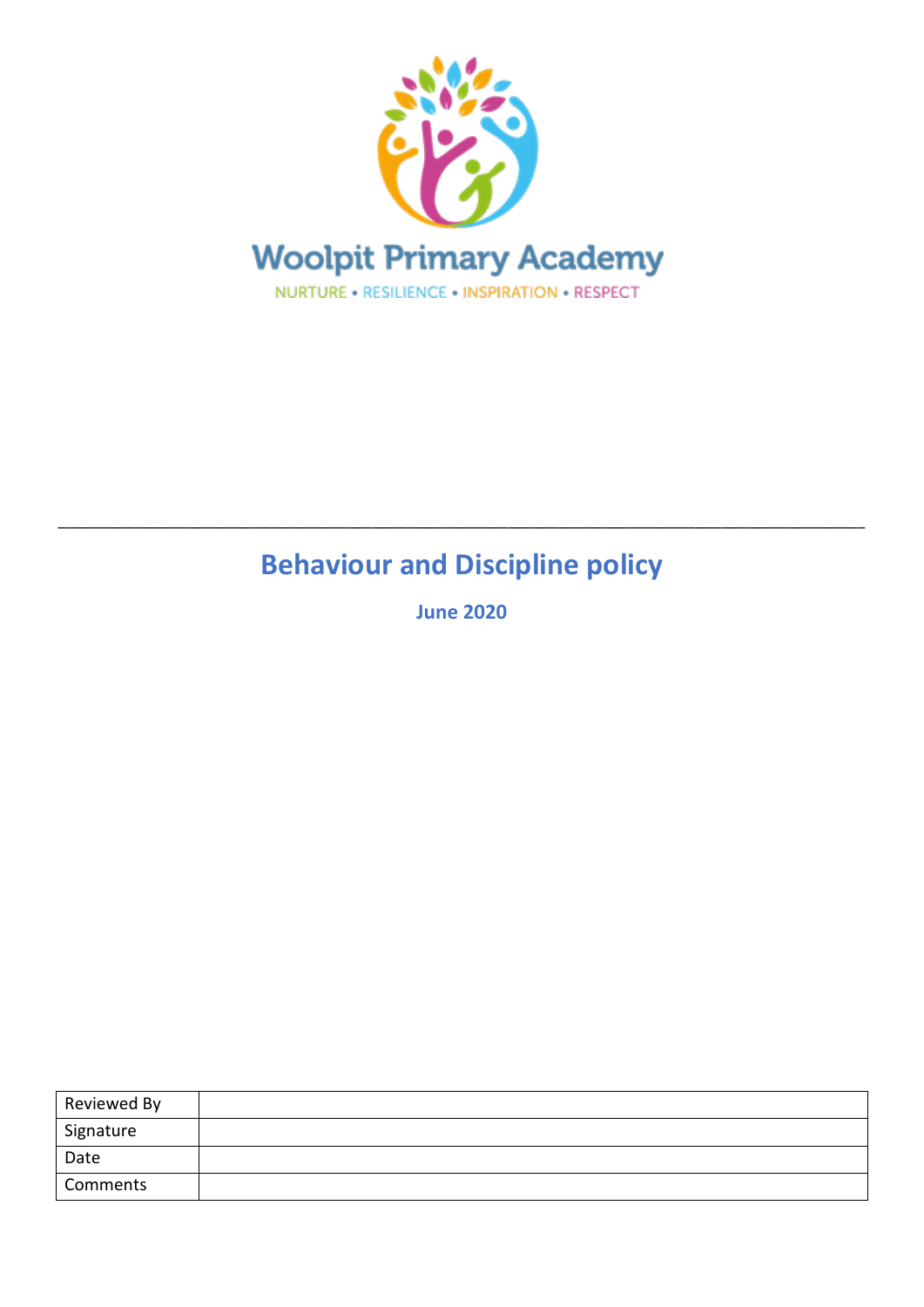## **Our vision:**

Our core values are; Nurture, Resilience, Respect, Inspiration, which are at the heart of all we do. This is to ensure children leave Woolpit Primary Academy with a love of learning, as resilient individuals who are prepared for their futures. Our nurturing approach will ensure all pupils grow into well-rounded individuals with healthy minds. Children will leave our primary school as respectful members of the community; inspired to learn and motivated to achieve.

## **Our School Rules:**

#### **Be Ready, Be Respectful, Be Safe**

These three core rules run through every aspect of our school. The rules mean different things in different contexts such as the school hall, the playground, the classroom. Children spend time at the beginning of each term talking about what they mean in the different contexts. The School Rules are presented clearly and, in a child friendly way in every classroom as well as public areas around the school. They are shared with the wider school community and on the school website.

## **Our Rights**

As part of our respectful, nurturing approach, we believe that everybody has the right to:

- 
- Feel safe and cared for **•** Communicate and to be listened to
- Be treated with respect Use, share and care for
- school facilities
- Focus on the positives
- Be valued for their achievements

• Racism, prejudice, or discriminatory language

## **The school does not tolerate:**

- Physical and verbal aggression of any kind towards any member of our school community
- Persistent and deliberate disruption to others' learning. Bullying of any kind

## **Order**

At Woolpit Primary Academy, we use a range of consistent approaches to ensure order and discipline:

- To gain silence and attention 321 and hand up (staff to wait until **all** children are giving their full attention) and then fold arms.
- To move children around the room in an orderly manner from tables- 1(stand); 2 (tuck chair under table); 3(groups move to destination and sit down)
- Walking on the left around the school quietly
- Line up silently and in single file on the playground before entering the building
- Teachers to walk at the front of their lines, preferably walking backwards
- Staff to be in corridors at transition times to ensure correct conduct is carried out

## **How we manage behaviour**

- Adults have positive relationships with each other and with children
- We give our first attention to the best behaviour
- We are relentless in following routines
- We follow an agreed script for difficult conversations
- We believe in restorative follow up to poor behaviour
- Shouting at children or each other
-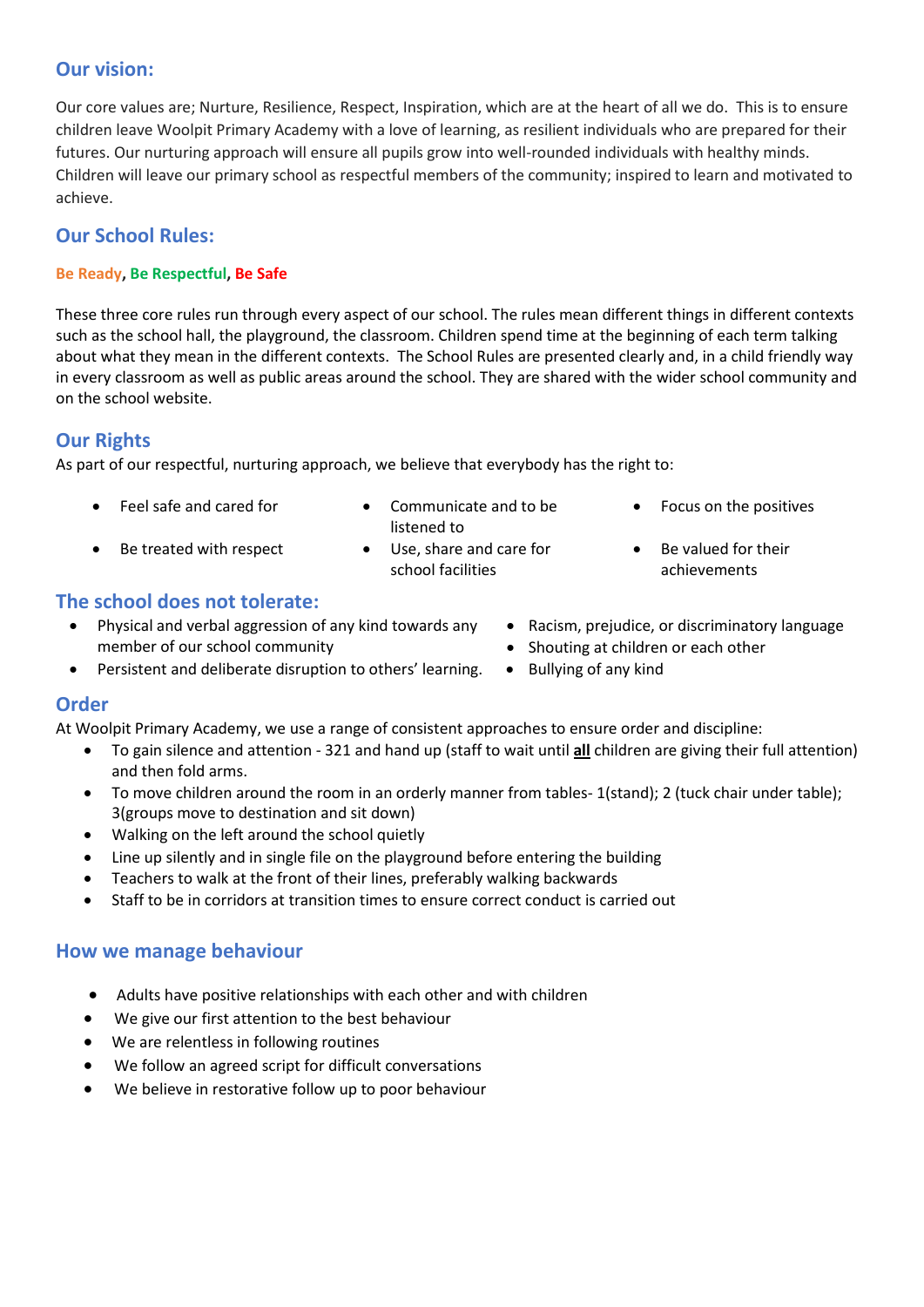## **All staff, every day…**

- Meet and greet each child at the beginning of the day with a smile
- Recognise good behaviour and effort every day using the recognition board in our classrooms
- Recognise behaviours which are 'over and above' using Positive postcards
- Recognise the children who consistently make the right choices with positive notes
- Always deal with poor behaviour *privately, calmly and immediately*

### **How we celebrate good behaviour**

- We use a recognition board in each classroom, where we share the names of children who demonstrate good behaviour. The board has a focus which is relevant to the class, for example the focus might be 'Speak politely'. The class works as a team to try to get everyone's name on the board by the end of the lesson/day/week as appropriate. Every child's name can go on the board, even if the teacher has had to speak to them privately about something else.
- We recognise behaviour that is 'over and above' the expected behaviour, for example helping collect up everyone's equipment at the end of a session. We acknowledge this 'over and above' behaviour by giving out positive postcards that can be given by all staff, children and visitors. Positive postcards go home to be shared with parents.
- Children that make the right choices all of the time will be recognised using positive notes, given directly to them by the member of staff.
- We recognise 'Woolpit Wonders' in school that are linked to our values: Nurture, Resilience, Respect, Inspiration These are shared in Friday's Celebration Assembly in our gold book.
- House points are given out for exemplary work.

## **How we deal with poor behaviour choices**

- In communal areas the script Is used straight away when the choice to break a school rule has been made. See appendix 1.
- In classrooms:

| Stage one                   | Child given a non-verbal reminder                                                                                                                                                                                                                                                                       |
|-----------------------------|---------------------------------------------------------------------------------------------------------------------------------------------------------------------------------------------------------------------------------------------------------------------------------------------------------|
| Stag two                    | 30 second intervention script delivered - See appendix 1                                                                                                                                                                                                                                                |
| Stage three                 | Make this clear that this Is the last chance reminder, then<br>30 second intervention script delivered again. See appendix 1<br>$\bullet$<br>Immediately acknowledge the positive choice once this has<br>happened.                                                                                     |
| Stage four - last<br>chance | Time out given to child for reflection on their choices<br>$\bullet$<br>Following reflection, the adult and child will complete a restorative<br>$\bullet$<br>conversation at the earliest given opportunity, where it can be<br>focussed on with no Interruptions. See appendix 2<br>Parents contacted |

If inappropriate behaviour continues, we seek

## **Individual Support**

There will always be a small number of children who, for whatever reason, find that they need additional individualised support with their behaviour, early identification and intervention being essential. If a child has had multiple sessions where they are needing the restorative conversation, they are to seek support from the behaviour support assistant, where additional structures will be put in to place. There will be 2 rounds of plan, do, review and then an Individual behaviour support plan will be discussed and possible put In to place.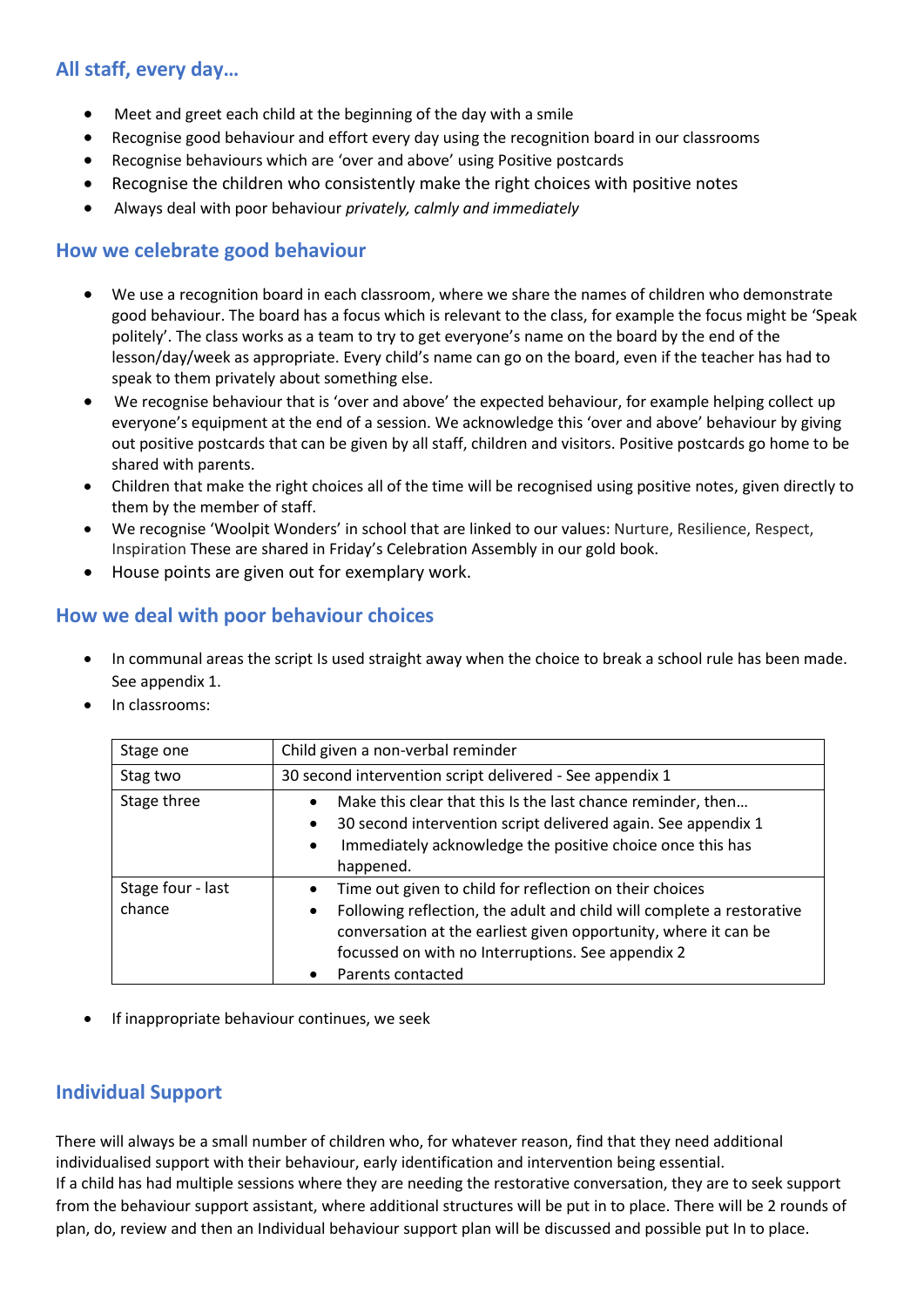#### **Monitoring**

Unacceptable behaviour will be monitored. If a child fails to respond to the procedures above, the parents will be consulted to discuss the matter.

Ultimately, the Head teacher has sole responsibility for exclusion, which will only be used in response to serious breaches of school policy or the law and will not be undertaken lightly.

We aim to carefully examine any problem in case of discrimination and will not tolerate racial or sexual harassment.

#### **Inclusion**

The school has a legal duty under the Equality Act 2010 in respect of safeguarding children and respecting pupils with special educational needs, disabilities and vulnerabilities. Relationships between all community members should be fair, honest polite, respectful and considerate. We believe behavioural management should be a positive experience. Where possible the response to a child's behaviour should not prevent the child from accessing learning nor should the child's behaviour prevent others from learning. Where appropriate "reasonable adjustments", to the implementation of this policy will be made to allow for the specific individual needs.

#### **Exclusions**

Exclusions may be either a fixed term or permanent. It is the Headteacher's responsibility to decide whether a child should be excluded. Exclusions will only happen in response to a very serious breach or a series of breaches of the school's code of conduct or where the alternative forms of behaviour management have been shown to have failed. Any exclusions (fixed or permanent) will follow the Thedwastre Exclusion policy. The Headteacher can exclude a child for a fixed period of up to 3 days where behaviour has been very disruptive, and measures put in place have failed to have an impact. Parents must be informed of this measure. Only a Headteacher may exclude. As well as fixed term exclusions, Headteacher may, in very extreme cases, exclude permanently. Parents may appeal against permanent exclusions and must be told of this right to appeal to Governing bodies and the CEO and LA must be told straightaway about permanent exclusions or any fixed term exclusions that go beyond 5 days. The GB cannot exclude a pupil or extend an exclusion period.

Any exclusion appeals will be heard by the governor's pupil discipline committee. In these meetings the circumstances will be reviewed, representations from the parents will be heard and governors will consider whether to reinstate a pupil. Headteachers are bound by this ruling.

In extreme incidents we will follow the advice in 'Positively Tackling Incidents': police and school liaison.

#### **Confiscation and Searching**

There are two sets of legal provisions which enable school staff to confiscate items from pupils:

- The general power to discipline enables a member of staff to confiscate, retain or dispose of prohibited items.
- School staff do have the power to search a child without consent for prohibited items including any article that has been or is likely to be used to commit an offence, cause personal injury or damage to property. E.G if the staff suspect a knife or other weapon may have been brought onto the premises or may be carried on an off-site educational visit. However, in such circumstances the police would normally be called to conduct a search. (School Guidance Document)
- Banned items will be determined by the Head Teacher. E.G Electronic devices, latest crazes toys. These maybe confiscated, kept safe and given back to child or parents at the end of the day. (Screening, searching and confiscation DfE guidance February 2014)

#### **Physical contact**

At Woolpit Primary Academy, we promote positive and appropriate physical contact, to enable our staff to deliver a nurturing environment, to ensure that the pupils thrive. For example: -comforting a distressed child (see DfE Guidance 2013).

#### **Use of Reasonable Force**

As an education provision we have, under the DfE guidance, the statuary power to use reasonable force. The term "reasonable force" covers the broad range of actions used by most teachers that involve a degree of physical contact with pupils. Force is usually used either to control or restrain. This can range from guiding a pupil to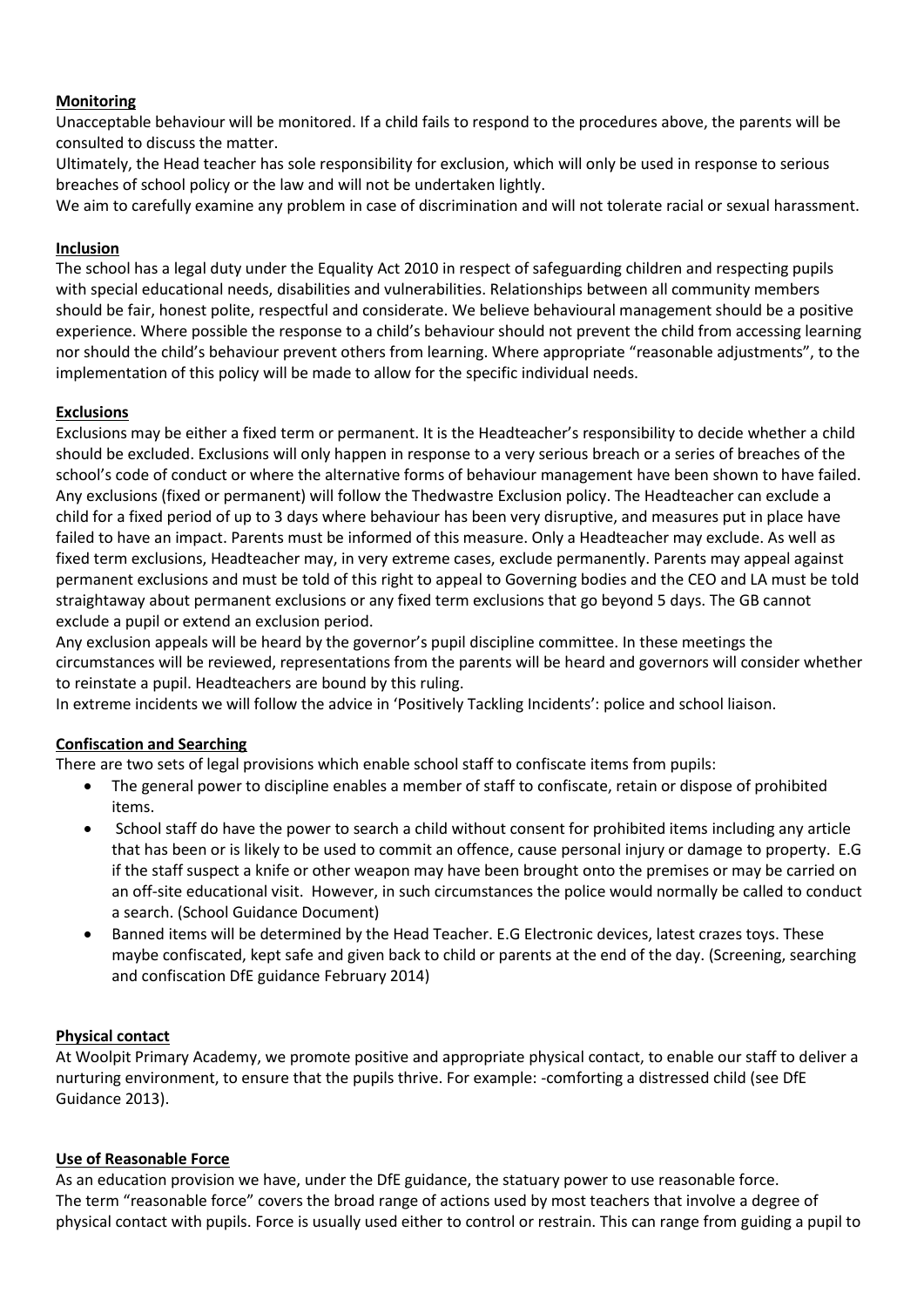safety by the upper arm/physical prompts, through to more extreme circumstances such as breaking up a fight or where a pupil needs to be restrained to prevent violence or injury.

Under some circumstances, and as a last resort a pupil maybe restrained to prevent them committing any offence, injuring themselves or others, damaging property or to maintain the good order and discipline in the classroom (DfE guidance). The Head Teacher will be informed immediately, or in their absence a member of the senior management team. A report of the incident will be recorded. A physical restraint form will be completed.

#### **Reasonable force**

All members of school staff have a legal power to use reasonable force. This power applies to any member of staff at the school. It can also apply to people whom the Head Teacher has temporarily put in charge of pupils such as unpaid volunteers or parents accompanying pupils on a school organised visit.

The decision on whether or not to physically intervene is down to the professional judgement of the staff member concerned and should always depend on the individual circumstances. We will make reasonable adjustments for children with SEND and vulnerabilities.

Key staff will be trained in the safe use of reasonable force to ensure that in the very rare event that we may need to use it is completed safely.

#### **What happens if a pupil complains when force is used on them?**

All complaints about the use of force will be thoroughly, speedily and appropriately investigated.

Where a member of staff has acted within the law, that is, they have used reasonable force in order to prevent an injury, damage to property or disorder and was a last resort. This will provide a defence to any criminal prosecution or other civil or public law action.

When a complaint is made the onus is on the person making the complaint to prove that his/her allegations are trueit is not for the member of staff to show he/she acted reasonably.

Suspension will not be an automatic response when a member of staff has been accused of using excessive force. School will refer to the "Dealing with Allegations of Abuse against Teachers and Other Staff "guidance where an allegation of using excessive force is made against a teacher. This guidance makes it clear that a person must not be suspended automatically, or without careful thought.

School will consider carefully whether the circumstances of the case warrant a person being suspended until allegation is resolved or whether alternative arrangements are more appropriate.

If a decision is taken to suspend a teacher, the school will ensure that the teacher has access to a named contact that can provide support.

The governing body should always consider whether a teacher has acted within the law when reaching a decision on whether or not to take disciplinary action against the teacher.

As employers, schools, local authorities and academy trusts have a duty of care towards their employees. School will provide appropriate pastoral care to any member of staff who is subject to a formal allegation following a use of force incident.

#### **Teachers have a statutory power to discipline pupils outside of the school premises where: -**

- \* witnessed by a staff member
- \* reported to the school
- \* The pupil is identifiable as a pupil at the school

Or behaviour that:

- has repercussions for the orderly running of the school
- poses a threat to another pupil or member of the public
- could adversely affect the reputation of the school

In all cases of misbehaviour, the teacher can only discipline the pupil on School premises or elsewhere when the pupil is under the lawful control of the staff member.

#### **Bullying**

Bullying can be physical or emotional and it can take many forms (for example, cyber-bullying). Immediate physical safety and stopping violence come first but bullying can also be because of prejudice against particular groups (for example because of Special Educational Needs, on grounds of race, religion, gender, sexual orientation or transgender status, or because of caring duties.) Consequences will be applied fairly, consistently and reasonably,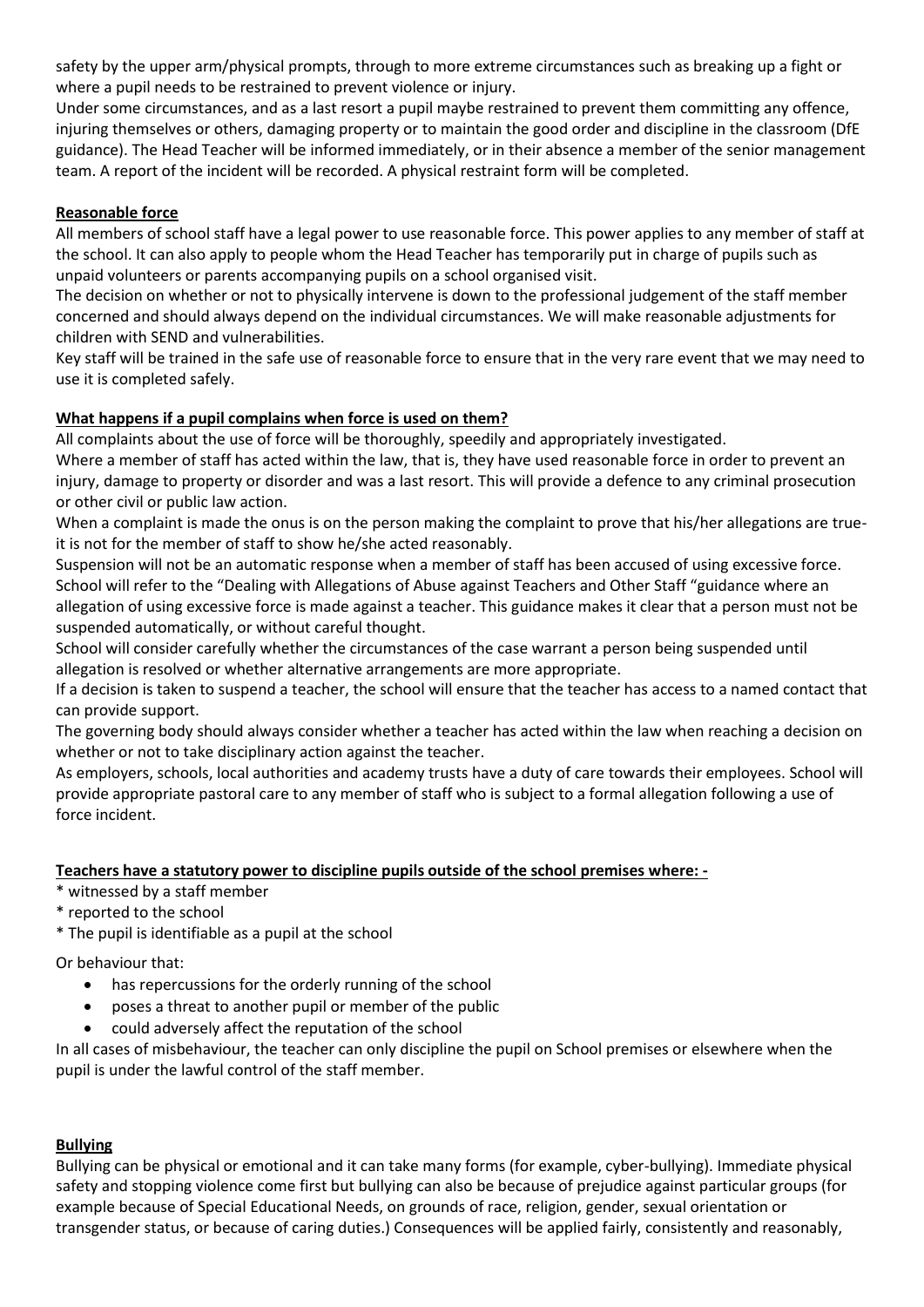taking into account of any Special Educational Need or disabilities that he pupils may have and taking into account the needs of vulnerable pupils. School will involve parents to ensure that they are clear that the school does not tolerate bullying and are aware of the procedures to follow if they believe that their child is being bullied. Please see the schools Anti-Bullying Policy for further information.

#### **Role of Governors**

The governing body has the responsibility for setting down these guidelines and for reviewing their effectiveness. The Headteacher has day to day authority to implement the school behaviour and discipline policy but governors may give advice to the HT about particular disciplinary issues. Data around behaviour will be provided to governors at GB meetings.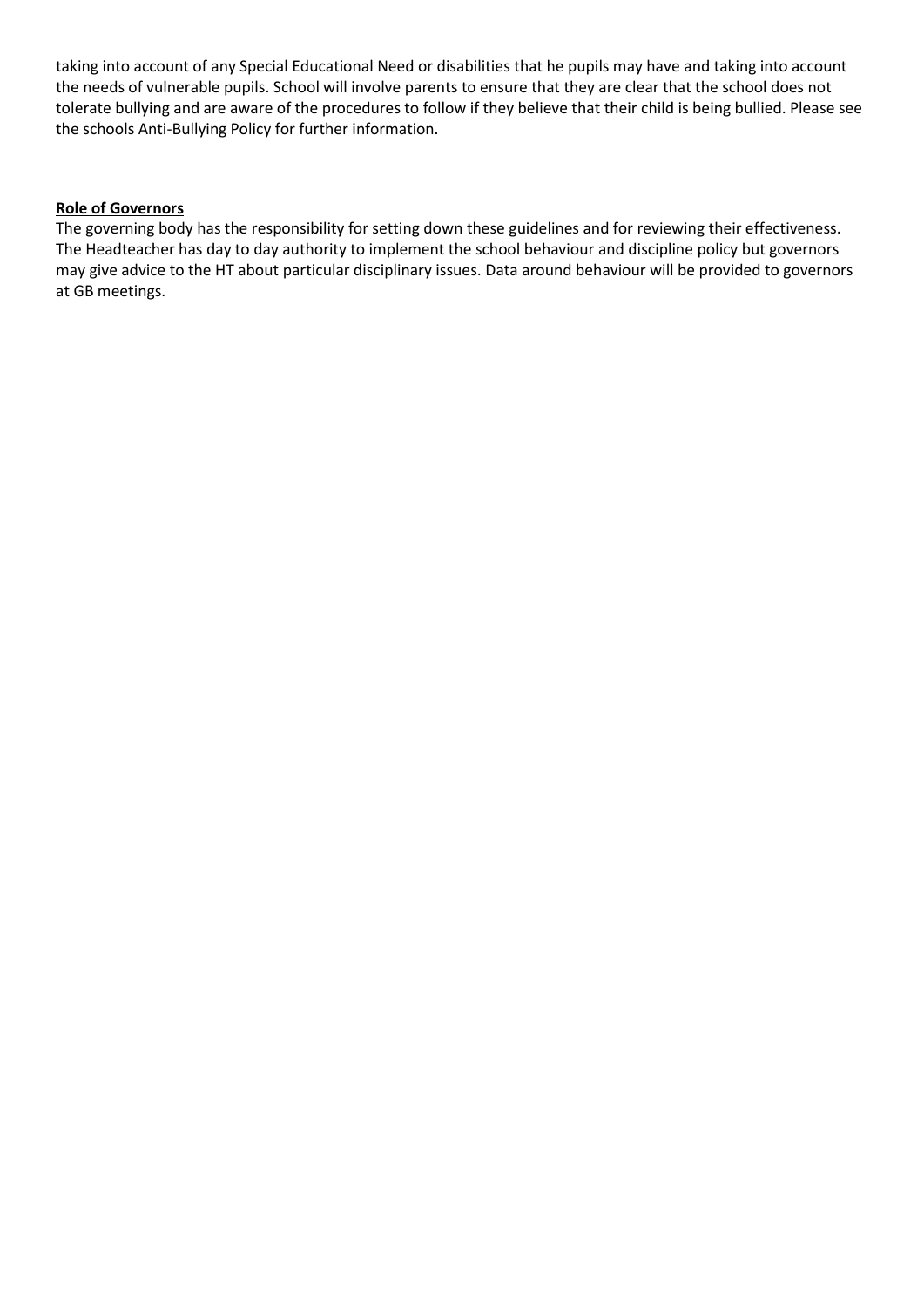Appendix 1

## **30 Second Script**

## **FOR EVERYBODY TO USE WHEN CHILDREN ARE BREAKING THE RULES**

**I noticed you are …** It was the rule about … that you broke. Do you remember last week when you… that is who I need to see today. **You have now chosen to … Thank you for listening. (Then walk away!!!)**

- 1. I noticed you are … (having trouble getting started / struggling to get going / wandering around the classroom dabbing).
- 2. It was the rule about … (lining up / staying on task / bringing military hardware into school that you broke.
- 3. Do you remember last week when you … (arrived on time every day / got that positive note / received the Nobel Prize)?
- 4. **That** is who I need to see today
- 5. .You have now chosen to … (move to the back / speak to the man from Scotland Yard).
- 6. Thank you for listening. (Then give the child some 'take up' time.)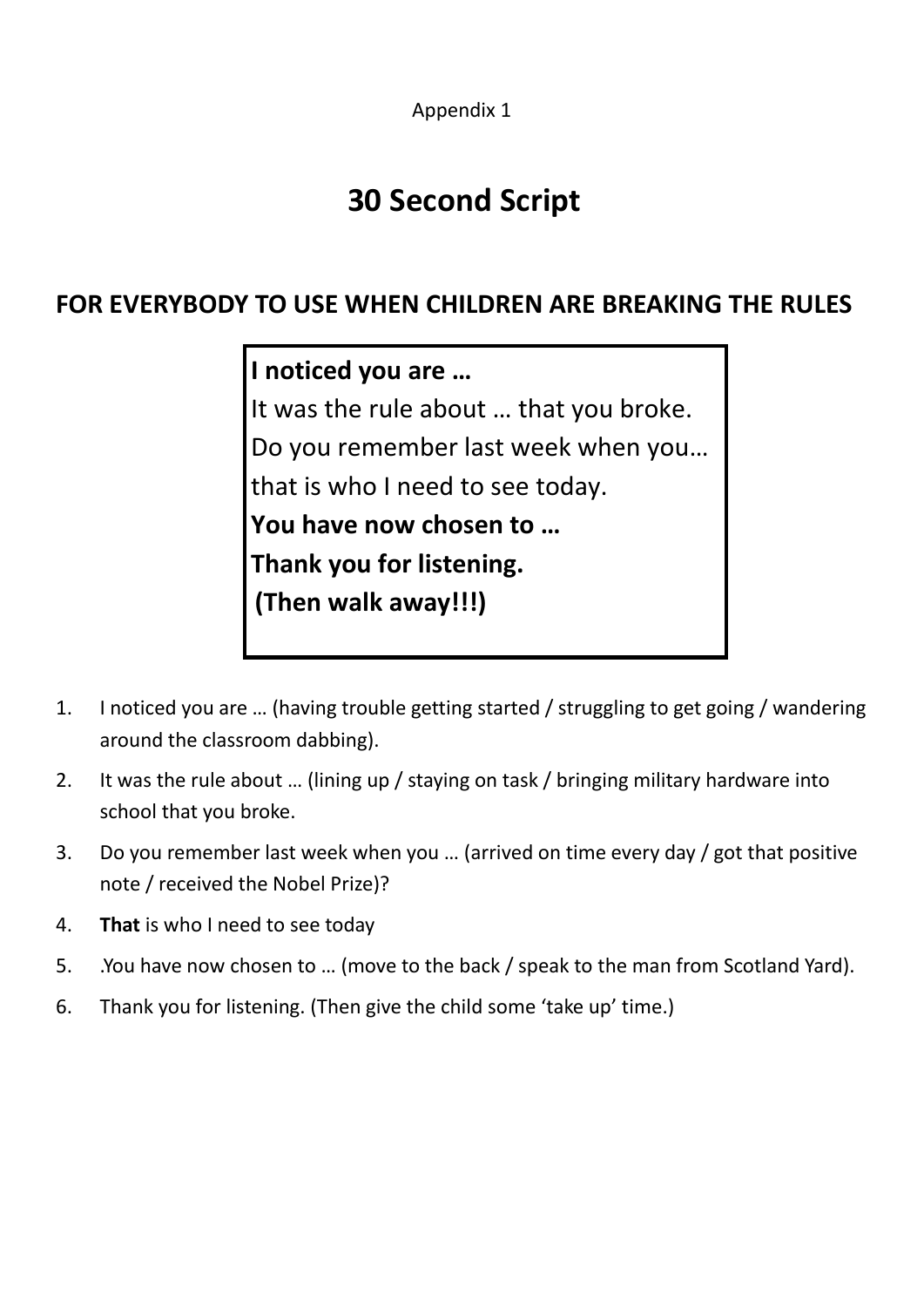## The 30 second intervention

The 30 second intervention is designed to be a planned and predictable and safe way to send a clear message to the child:

> "You own your behaviour. Your poor behaviour does not deserve my time. You are better than the behaviour you are showing today (and I can prove it!)"

Immediately reminding the child of a previous example of their personal discipline / good behaviour / achievement is the key to the scripted response.

Following this, thank the child for listening and move away, leaving the child to their choice. Don't be tempted to loom over them while they decide what to do … walk away and don't turn back.

alf the child responds with an insult / disrespectful mutter, don't be tempted to take the bait. The rest of the class will realise soon enough that you didn't let it go. If you rush back to confront secondary behaviours you pass control over to the child, and you have then lost.

When you walk away write down, discretely, what happened so that you can speak to the child when everyone is calm.

When delivering a script everything about your physical and tonal approach must scream, "I haven't come here for an argument!" Hide all of your irritation and anger - some children crave this. Leave the child feeling that they can take control of their behaviour themselves, thinking about their actions and knowing that someone important and believes that they are better.

Delivering the script takes a great deal of self-control to stop your emotion creeping out. **We will make mistakes**! Yet, when everyone sees that poor behaviour is no longer rewarded, that interventions are quick, efficient and predictable, the classroom becomes a safer and less explosive place to learn.

**If children turn away from you when you are delivering the script, mimic you, say it with you or** deliberately refuse to listen, continue delivering the script

If a child cries when you deliver the script, say, "I will come back to you when you have stopped crying." Then you will have to skilfully find your moment to return, often in a breath between howls

Teach the children the script - it shouldn't be a secret. If other children hear you using the script it is a good thing. It shows them you are consistent and fair and it demonstrates what they might expect if they cross the boundary